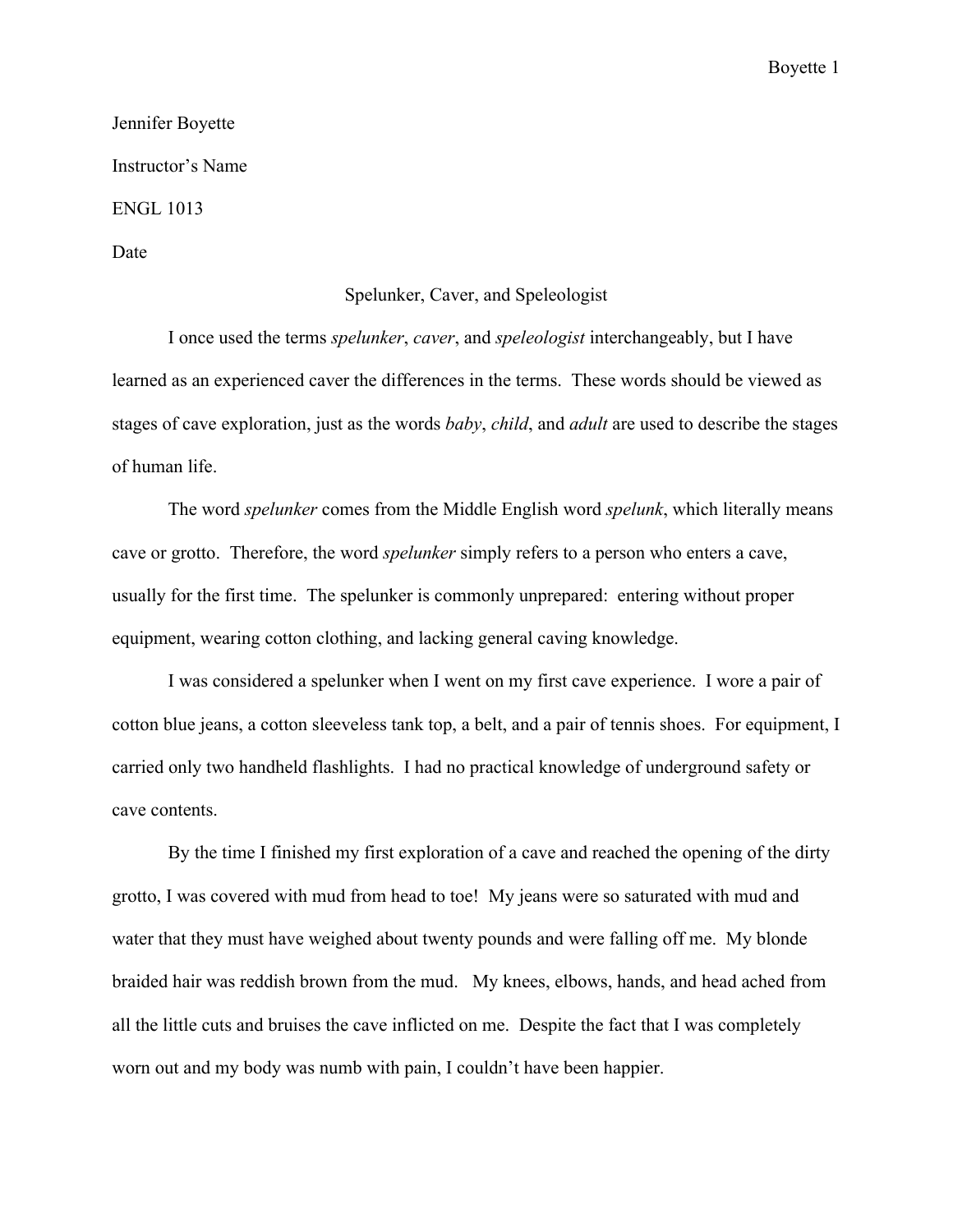Boyette 2

As I felt the pain in my hip from the narrow passageway affectionately called the "birth canal," I remembered the inside of the cave. My mind was flooded with images from the cave: sparkling stalactites dangling delicately from the ceiling, wonderful curtain-like formations growing from the walls, stalagmites jutting up from the cave floor, and the meandering stream cutting its path to the underground lake room with the enchanting waterfall. At that moment, I decided to become a novice caver.

A few of the people in my group were considered cavers. The things which separate cavers from spelunkers were proper equipment, safety knowledge, and respect for the caves. The most important piece of equipment a caver can have is an LED headlamp mounted on a helmet. The helmet protects the cavers' heads from stalactites and also from hitting their heads in the event of a fall. The headlamp allows the caver to have two hands available for maneuvering around in the cave. Cavers will not wear cotton clothing but will wear synthetic fabric that will dry quickly. They will also carry a special dry bag designed for caving that contains at least two extra flashlights with backup batteries for each. Depending on the type of cave and how long the cavers intend to be in the cave, they may also carry food, water, pee bottles, plastic baggies for feces, caving harness, a specialized caving rope, an ascender, and some very basic first-aid supplies.

Along with proper caving equipment, cavers also follow certain cave safety procedures that spelunkers do not. Cavers never enter a cave alone. If something were to happen to one of them, someone from the group could always go back to get help. If the cave were to collapse and trap all of the cavers, they have a backup rescue plan in place. Cavers typically notify someone before entering the cave and give that person an estimate for the duration of time they intend to spend in the cave. If the cavers have not contacted the person on the outside within the